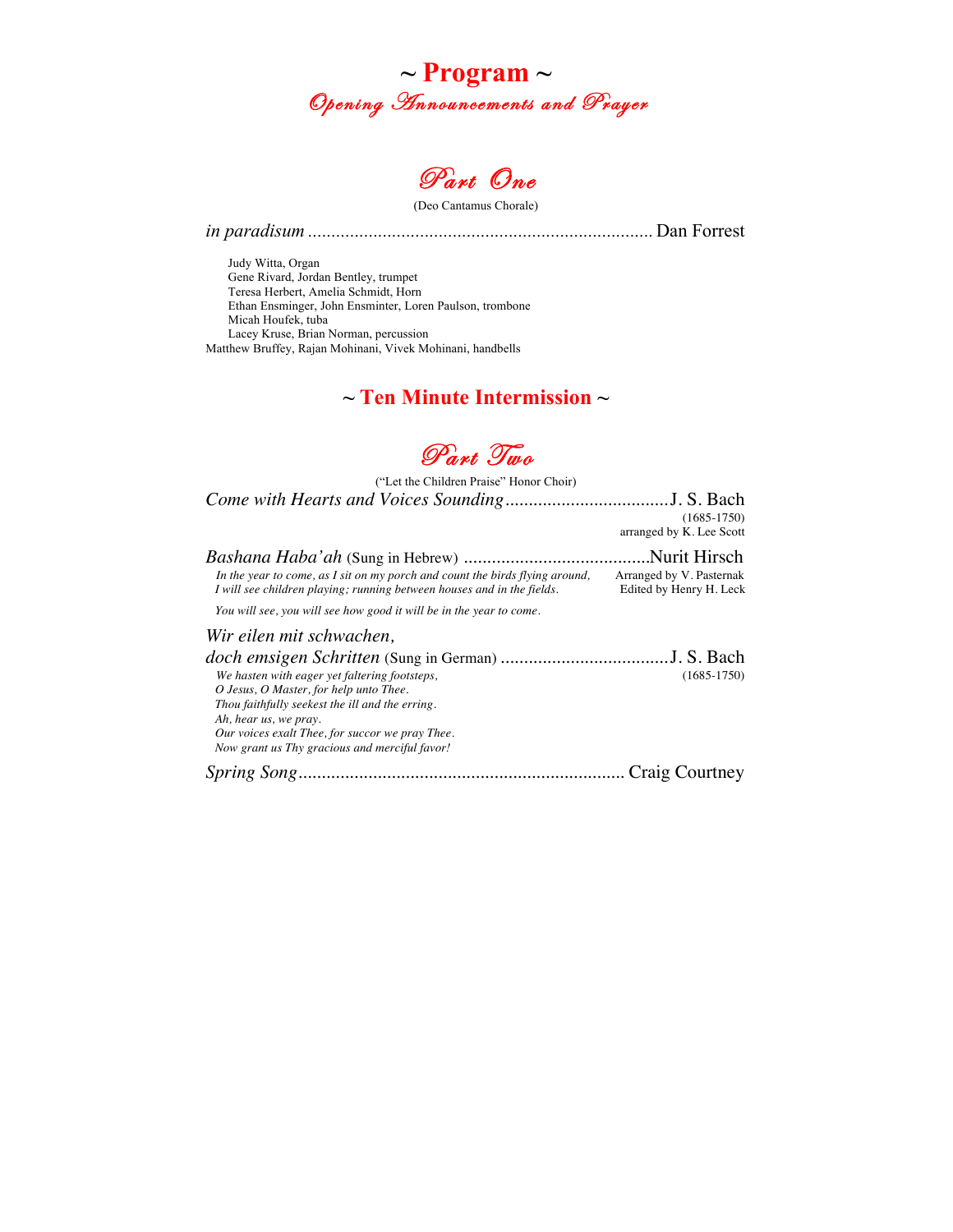| Aleta Jackson, flute          |  |
|-------------------------------|--|
| James Anderson, tambourine    |  |
| Michael Osthus, finger cymbal |  |

*Cantate Domino* (Sung in Latin) *......................................*Nancy Hill Cobb *Sing to the Lord a news song, sing to the Lord all the earth Sing to the Lord, bless His name. Declare His glory among the nations, His wonders among the people. For the Lord is great and greatly to be praised.*

*Children of the Heavenly Father ..........................*...Swedish Folk Melody<br>Ethan Ensminger, cello arranged by Dan Forrest Aleta Jackson, flute

### **~ Ten Minute Intermission ~**

# Part Three

| (A free-will offering will be accepted at this time.)                                |               |
|--------------------------------------------------------------------------------------|---------------|
|                                                                                      |               |
|                                                                                      |               |
|                                                                                      | $(1901-1984)$ |
| <i>I Sing the Mighty Power of God </i> arranged by Dan Forrest<br>Kay Hawkins, piano |               |
|                                                                                      |               |

Closing Announcements and Prayer

*Do Not I Love Thee, O My Lord?* ..........................................Craig Curry

~ **Reception** ~